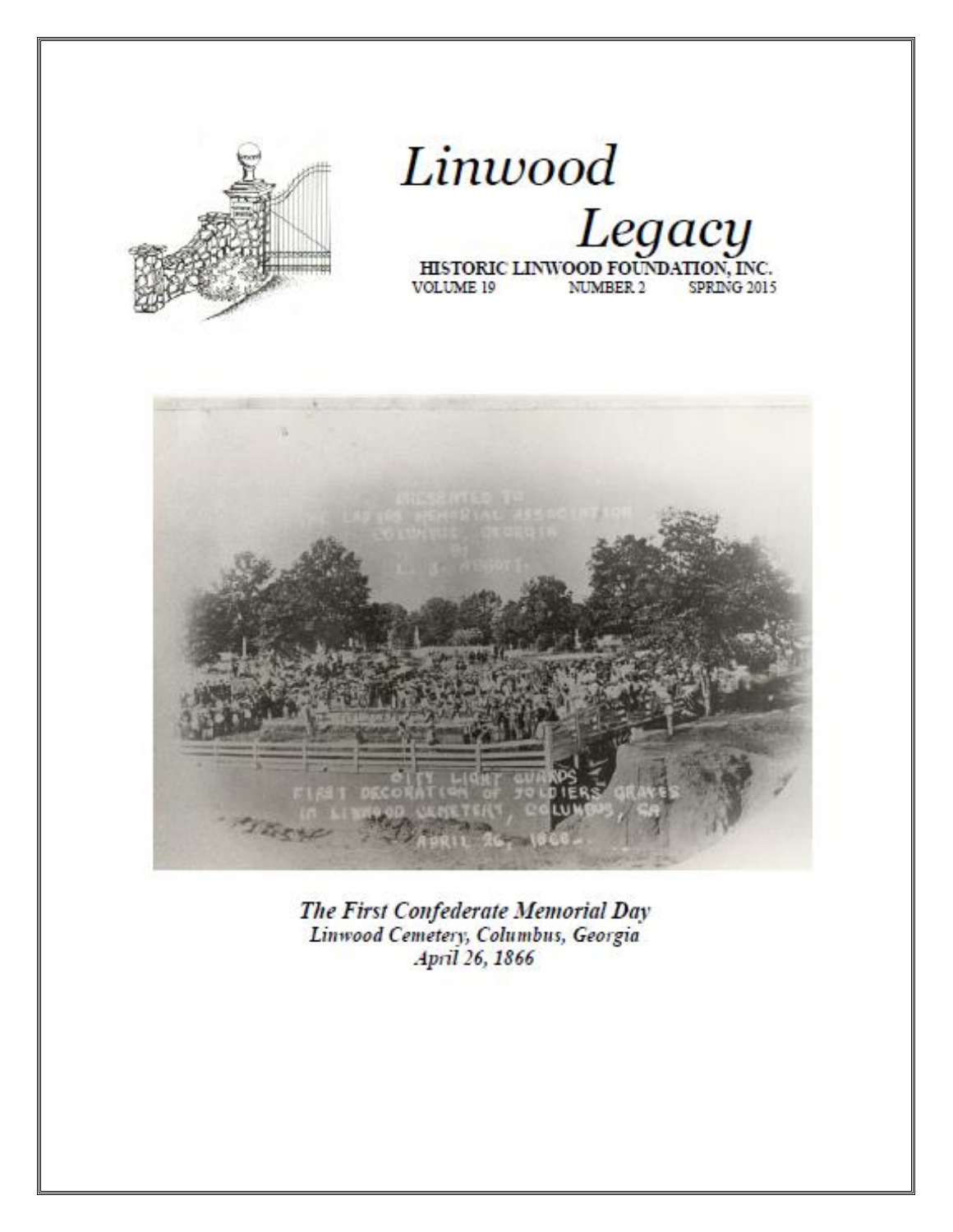## Page 2

#### Historic Linwood **Foundation**

**EXECUTIVE COMMITTEE** 

Scott L. Boyce **Vice-President** Vacant **Secretary Sally Plott Tresurer President** Dennid Sando **Immediate Past President** John Page **Advisors** John S. Holt, Jr. **Frazer Loomis** 

> **Historian Emeritus** Mary Jane Galer

**Historic Linwood Foundation BOARD OF DIRECTORS** Michael Adams **Eliza Brewer Rath Calhoun** Michael Kelso Warner Kennon Laura Murphy Celia Page David Roberts Carter Schondelmayer Mark Taylor Katherine J. Waddell John W. Walden, Jr.

Executive Dir. & Newsletter **Editor** Jane Brady **Asst. Executive Director** Callie McGinnis City Cemetery Division Mgr. Deborah Abraham **Restoration Brick Mason** Jeremy Smith **Elne Masonry Monument Conservator** David Via Stone Faces and Sacred Spaces

Cover photo courtesy of the CSU Archives **Columbus State University**  Dear Linwood Members and Friends.

I think we can say that spring has finally arrived in the Chattahoochee Valley. When the pollen covers our vehicles with a yellow blanket, we know that the temperatures will soon be rising and summer can't be far away.

If you have driven through the cemetery lately, you have seen some work being done to the gatehouse. We have painted the exterior a new color, and in the not too distant future we will be working on the inside. After 15 years, it was time to give the gatehouse a face lift and make it inviting to our visitors.

We have been putting the Mildred Miller Fort Grant money to great use, too! The wall near the chapel that was falling down, has now been repaired, and hopefully will last for many years to come. We have been busy with other projects also. The Fergusson Lot, the Peddy Lot and the Pryoy/Gullen Lot have all been worked on and look fabulous! We have many more projects to do, and it is because of your generosity that we are able to accomplish what we have.

Once again, the Annual Meeting was well attended. Our speaker, Daniel Bellware, presented the facts to prove what we already knew: the American holiday that we know of as Memorial Day started in Linwood Cemetery! Daniel and Dr. Richard Gardiner have co-authored a book entitled The Genesis of the Memorial Holiday in America, which we have in the office, which details the facts of Memorial Day starting here in Linwood Cemetery. Daniel and Richard have graciously offered to split the profit with the Foundation on any of their books that we sell.

And remember, if you know of someone planning a wedding, or a group that needs a place to meet, the Lummus Chapel is a great place for events. Also, if your organization needs a speaker, I am always willing to talk about Linwood Cemetery and the Foundation. Have PowerPoint, will travel!!!

As spring approaches and the temperatures start to rise, we hope to see you in the cemetery!

Until next time.

**Jane**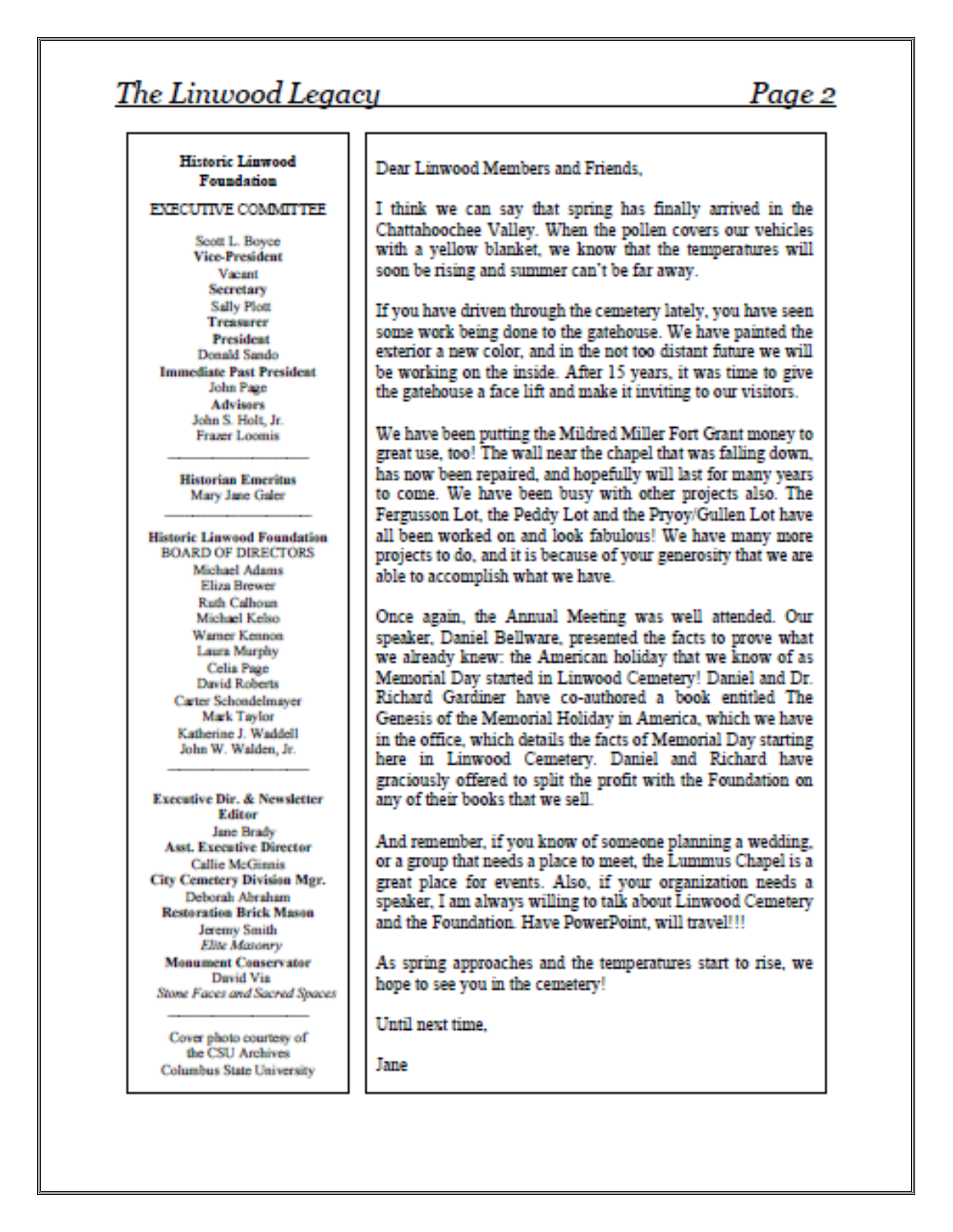#### Member Renewals for January 1, 2015 to May 12, 2015

Mr. and Mrs. Thomas E. Adams, Jr. Mr. and Mrs. Mizell Alexander Mr. and Mrs. Arch V. Arnold, III Mr. and Mrs. Frank J. Bickerstaff, III Mr. and Mrs. Richard Y. Bradlev Mr. and Mrs. William Brooks Mr. and Mrs. Samuel Buracker, III Mr. Michael Bush **Ms Rebecca Bush** Mr. Rick Caldwell Mr. and Mrs. J. Paul Calhoun, Jr. Mr. John R. Cargill, III **Ms Jan McGlaun Caves** Mr. W. Garner Chenev **Ms Louisa Banks Childs First Presbyterian Church** Mrs. Jane Ford Cofer Mrs. Tom Cook. Jr. Mrs. Elizabeth T. Corn Mr. William J. Cunningham, Jr. Mr. and Mrs. William DesPortes Mrs. Sarah Patterson Fair Mr. and Mrs. James L. Fay Mr. and Mrs. Tom Flournoy Mrs. Ethel W. Foley Ms Rebecca George Dr. Courtney George Mrs. Susan S. Gristina Mr. H. D. Groover Mr. B. H. Hardaway, III Mr. and Mrs. Madden Hatcher, III Mr. and Mrs. Comer Hobbs Dr. and Mrs. W. Lloyd Hudson, Jr. Mrs. Jack C. Hughston Mr. and Mrs. Tom Huston, Jr. Mr. Kenneth S. Jones Mr. and Mrs. Hugh G. Kennedy Mr. and Mrs. John D. Kennedy Mr. and Mrs. Warner Kennon Mrs. Jack B. Key, Jr. Mrs. R. B. Kimbrough

Mr. and Mrs. Buford King Mr. and Mrs. Elliott Kirven Judge and Mrs. John T. Laney. III Mrs. Judith J. Linenfelser Mr. and Mrs. Anthony Link Mr. and Mrs. F. Edward Lummus Mr. and Mrs. Frank H. Maier, Jr. Ms Carol A. Martin Mr. and Mrs. Roy E. Martin, IV Mr. and Mrs. Robert M. McEachern Mr. David Y. Mitchell Mr. and Mrs. John Page Ms Celia G. Page Mrs. Betty R. Pearson Mr. and Mrs. William R. Peek Mr. and Mrs. Morris Plott Mr. and Mrs. James Key Pound Mr. Andrew Prather, II Dr. Nancy E. Pruitt-Davis Mr. and Mrs. Ralph Puckett Mr. Albert M. Redd, Jr. Ms Mary Ann Hall Reece Dr. Mary W. Schley Mr. and Mrs. John F. Schley Dr. Philip T. Schley Mr. and Mrs. Heath Schondelmaver Mr. and Mrs. Gaston Sellers Mr. and Mrs. John M. Sheftall Mr. and Mrs. Jim Spencer Mrs. Nell Gardiner Turner Spettel Dr. and Mrs. Richard K. Straus Mrs. Katherine A. Triplitt **Lizzie Rutherford Chapter, UDC** Mrs. Janet B. Walker Mr. and Mrs. James C. Walton **Lynn and Nancy Weekley** Mr. and Mrs. Sam M. Wellborn Mr. Robert E. Willett Ms Elizabeth W. Willis Mr. and Mrs. John H. Winn Mr. and Mrs. Edward L. Witsell Mr. and Mrs. William C. Woolfolk, III

### Page 3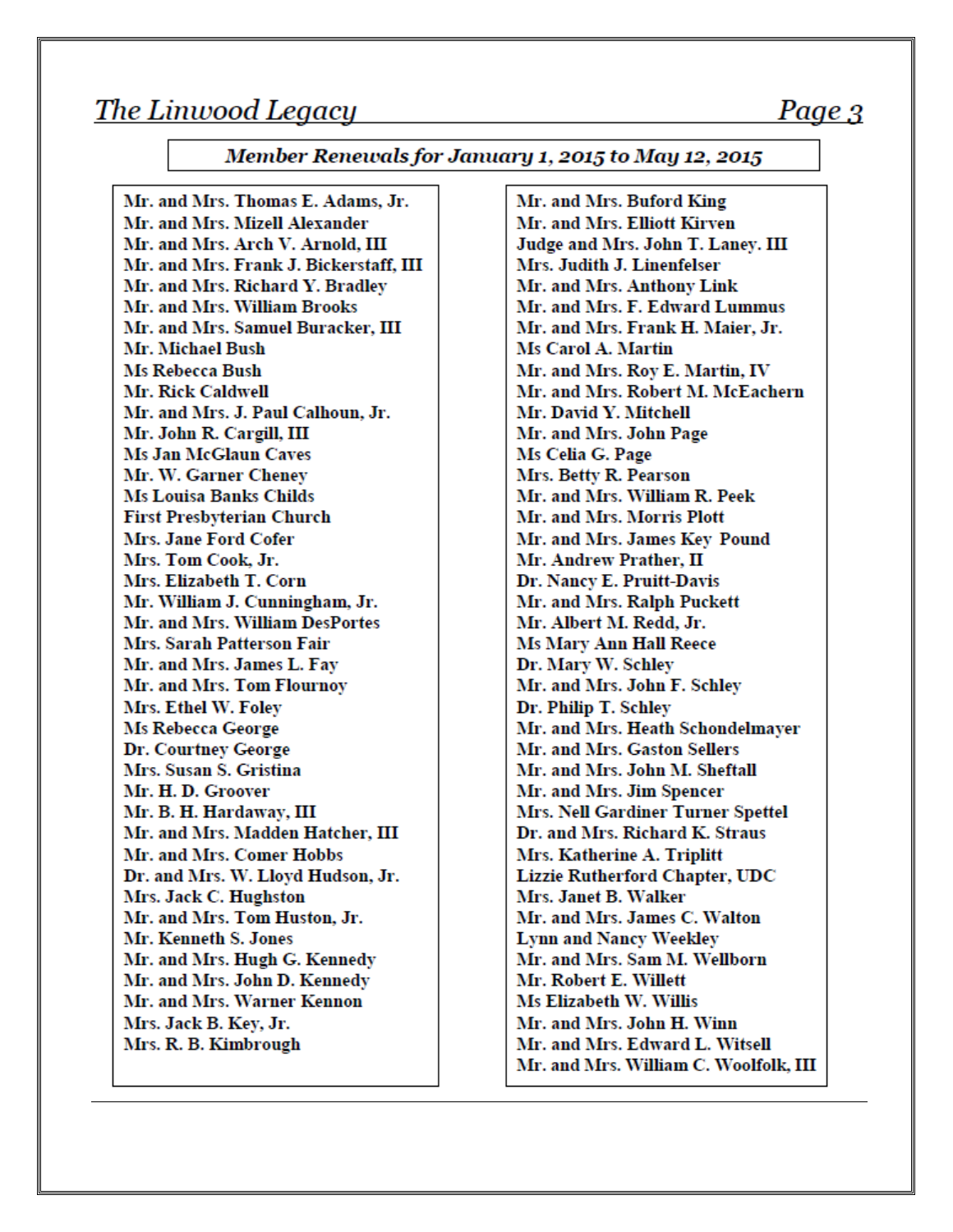## Page 4

#### **Memorials & Gifts** January 1, 2015 to May 12, 2015 **Historic Linwood Foundation is grateful for** the generosity and support of the following donors:

In Memory of Mr. Samuel L. Buracker, Jr. Mr. David A. Cartledge

In Memory of Mrs. Betty Johnson, Mother of Jane Brady Mrs. Peggy S. Gindville

> ⇔⊃  $\epsilon$

Welcome New Members January 1, 2015 to May 12, 2015

Ms Mary A. Gaudioso Mr. and Mrs. James Lawlor Ms Virginia McPhearson and Mr. William Pruett Mr. and Mrs. Shawn Roberts Mrs. Stephanie Smith

> $\bullet$  $\overline{\phantom{0}}$

Remember to visit us online at linwoodcemetery.org and search for us on Facebook under **Historic Linwood Cemetery Foundation** 



From our President: Scott L. Boyce

On behalf of the Historic Linwood Foundation Board of Directors, and our dedicated membership, I say Thanks to you for your continued support in all that the Foundation does to enhance our cemetery. I would like to welcome new Board members Michael Kelso, Warner Kennon, Laura Murphy, David Roberts and Mark Taylor. I look forward to working with the Board as we go forward for the betterment of Linwood Cemetery.

Over the past 19 years, our members have supported both the daily on-going operations along with numerous large fundraising projects which include the completion of the wrought iron fencing of the cemetery grounds, chapel renovations, along with the recent photography book and the new exterior painting of our gatehouse.

For the past several years our finances have been audited and are in order. The cemetery grounds are maintained with direct partnership with the city, and our mission statement regarding renovations / repairs continues today. With a passionate membership and Board, Linwood will continue to prosper.

I look forward to working with the new Board and reporting back to you on completed projects and exciting new endeavors undertaken for Linwood Cemetery.

Best,

Scott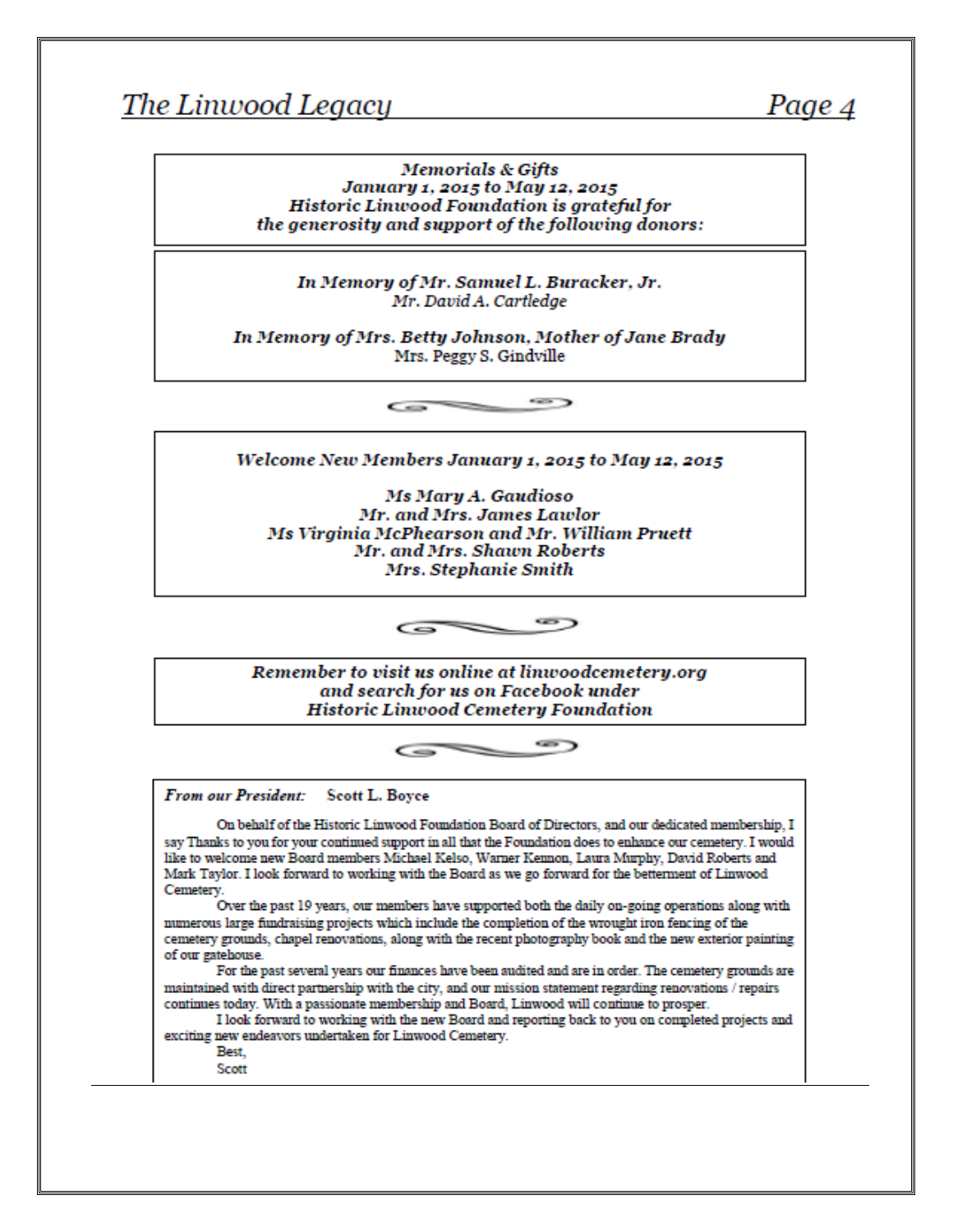# *The Linwood Legacy Page 5*

### *The Linwood Gate House*

The first structure built in Linwood Cemetery by the City of Columbus was a shed, erected in 1873. Its purpose was to protect women and children from sudden showers during their cemetery sojourns. This structure was torn down in 1885 when a proper cemetery cottage was erected in its place.

The new facility (1885) had two large rooms: one was for the sexton, while the other served as a public waiting room. Plans also called for it to have a stove, a bay window, and a cupola to house the cemetery bell. (It is unknown if these latter features were implemented.)

Over the years the building fell into disrepair, and in 1915 The Cemetery Committee recommended to the Columbus Council that the building be torn down and a new, more modern structure be erected in its place. Apparently the demolition did not happen, but the building was repaired and slightly remodeled. Over the years it has served a storage facility, a shelter for visitors in bad weather, the sexton's office, a chapel and the cemetery public restrooms. In 2001, the Historic Linwood Foundation, in partnership with the City of Columbus, restored the building, and it became the headquarters for the Foundation. It is now called The Gate House.

The Historic Linwood Foundation maintains office hours in the Gate House Monday through Thursday, from 9am to 3pm. Foundation staff are able to assist the large numbers of visitors with the location of their family plots and to answer general questions about the cemetery. Office staff also assist individuals via phone and email. These services were unavailable before 2001, when the Gate House was vacant.

A few months ago the Gate House received an exterior paint job, and now it looks quite spiffy! The body of the house was painted cream/off-white, with dark olive trim. Plans are to paint the interior sometime later in the year. Please take a moment to stop by and admire the newly painted exterior of the Gate House!

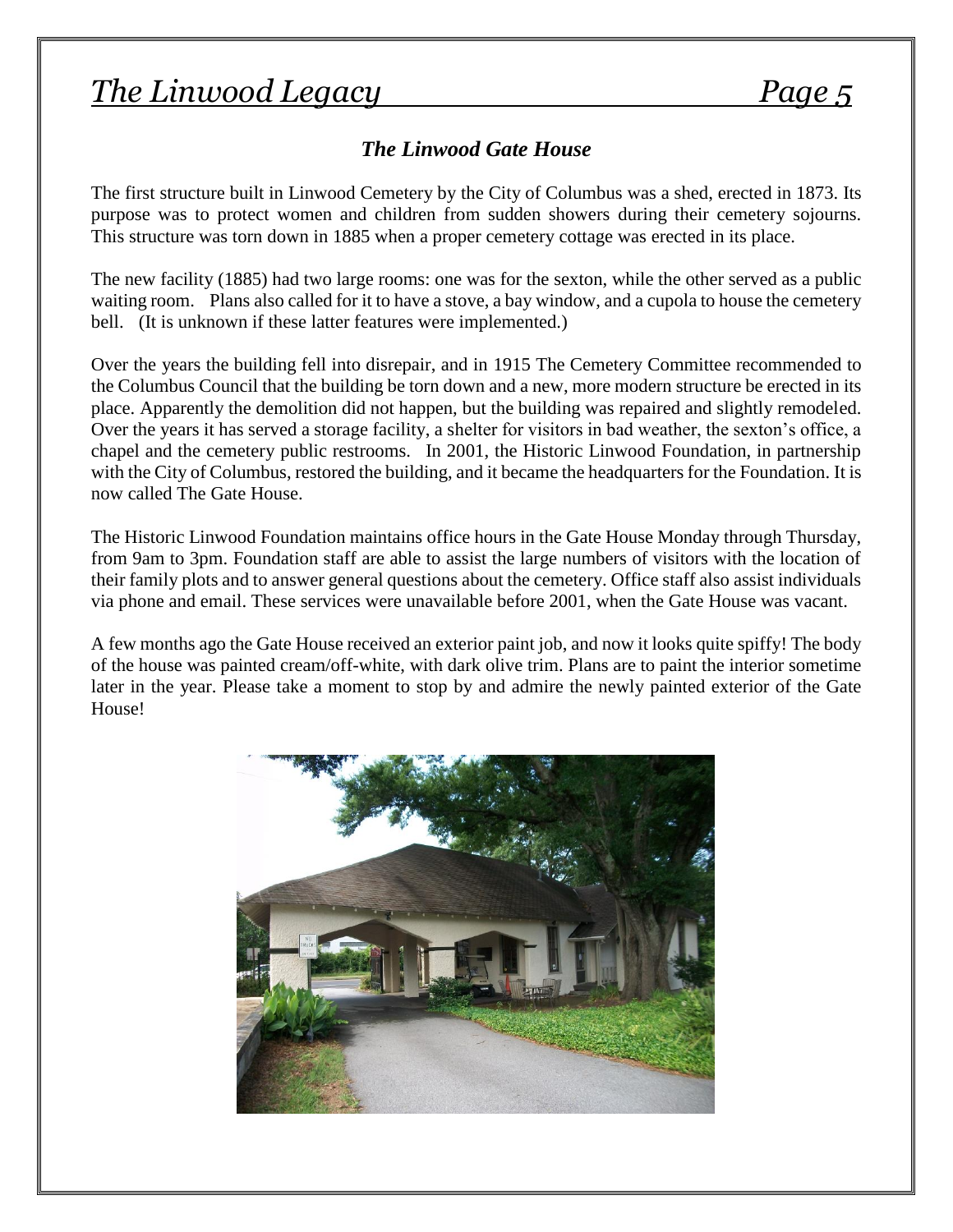Page 6



Easter Suurise Service 2015: A Journey in Time Back to Easter, 1865. Top row (I to r): Chapel interior, Jane Brady as Mary Ann Williams, David Gillam as Horace King, Damon Free as Lt. Joseph John Jones, Fran Hall Kerce as Lizzie Rutherford; Second row: John M. Land as Col. Randolph Mott, David Gillam as Horace King & Douglas Pernell III<br>as the Rev. Jeremiah Haralson, Chris O'Pry as John S. Pemberton, The Congregation.

## The Historic Linwood Foundation Membership Form

|                                                              | Do you have Family buried in Linwood Cemetery?                                                                                                           |                 |
|--------------------------------------------------------------|----------------------------------------------------------------------------------------------------------------------------------------------------------|-----------------|
| Membership Categories:                                       |                                                                                                                                                          |                 |
| STUDENT: \$15.00                                             | <b>FRIEND: \$35.00</b>                                                                                                                                   | FAMILY: \$50.00 |
|                                                              | GATEKEEPER: \$125.00 GUARDIAN ANGEL: \$250.00                                                                                                            |                 |
| Please check the category you desire and send your check to: | ARCHANGEL: \$500.00 PATRON SAINT: \$1000.00 LEGACY CIRCLE: \$5000.00                                                                                     |                 |
|                                                              | HISTORIC LINWOOD FOUNDATION, INC - P.O. BOX 1057 - COLUMBUS, GA 31902<br>Phone #706-321-8285 Email: hifinfo@knology.net website: www.linwoodcemetery.org |                 |